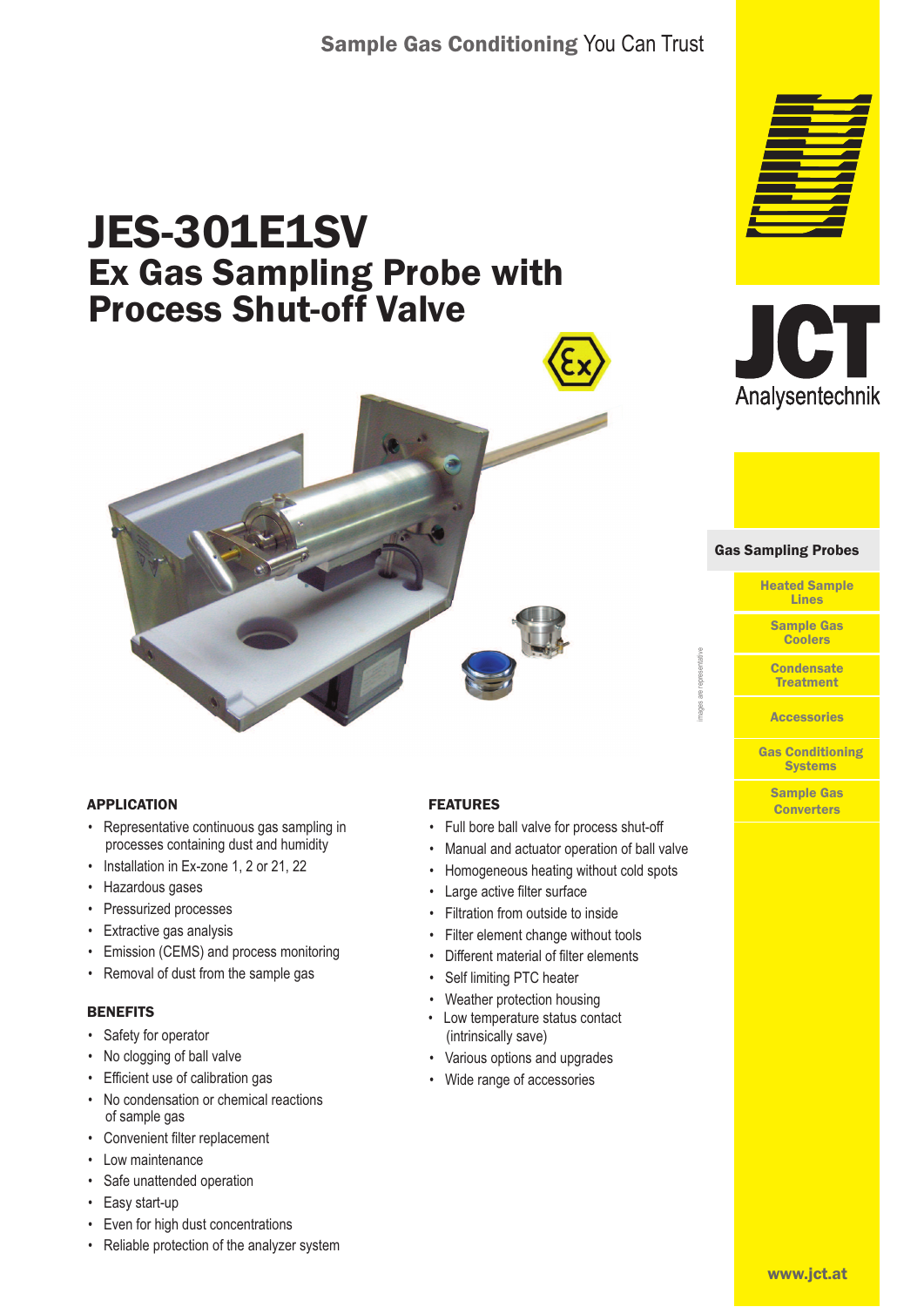# TECHNICAL DATA

| <b>Model</b>                          | <b>JES-301E1SV</b>                                                                                                                                                                                                                                                                                                            |
|---------------------------------------|-------------------------------------------------------------------------------------------------------------------------------------------------------------------------------------------------------------------------------------------------------------------------------------------------------------------------------|
| Description                           | Stationary explosion proof gas sampling probe with process shut-off valve for Ex-zone 1, 2, 21 or 22                                                                                                                                                                                                                          |
|                                       | <b>Operation</b>                                                                                                                                                                                                                                                                                                              |
| Temperature                           | max. 120°C                                                                                                                                                                                                                                                                                                                    |
| Operating pressure                    | max. 2 bara (max.7 bara optional)                                                                                                                                                                                                                                                                                             |
| Flow rate                             | bis zu 600 Nl/h, depending on application                                                                                                                                                                                                                                                                                     |
| Mounting position                     | 5° to 15° incline (recommended)                                                                                                                                                                                                                                                                                               |
| Heating-up time                       | approx. 180 min                                                                                                                                                                                                                                                                                                               |
| Operating range                       | 0°C to 55°C                                                                                                                                                                                                                                                                                                                   |
| Ambient temperature                   | -10 $^{\circ}$ C to 55 $^{\circ}$ C                                                                                                                                                                                                                                                                                           |
| Mounting position                     | torsion angle max. 45°                                                                                                                                                                                                                                                                                                        |
| Flow rate (back purging)              | approx. 4 Nm <sup>3</sup> /h at 4 bar,<br>5 Nm <sup>3</sup> /h at 6 bar                                                                                                                                                                                                                                                       |
|                                       | <b>Construction</b>                                                                                                                                                                                                                                                                                                           |
| Dimensions over all (W x H x D)       | 178 x 364 x 401 mm                                                                                                                                                                                                                                                                                                            |
| Dimensions connection box (W x H x D) | 170 x 120 x 90 mm                                                                                                                                                                                                                                                                                                             |
| Filter element                        | 2 um ceramic or 0,2 um ceramic coated                                                                                                                                                                                                                                                                                         |
| Active filter surface                 | $170 \text{ cm}^2$                                                                                                                                                                                                                                                                                                            |
| Mounting flange                       | DN 65, PN6; form A according to EN 1092-1; SS316L<br>or 2" ANSI 150 lbs; according to ASME B16.5                                                                                                                                                                                                                              |
| Process shut-off valve                | temp. max. 200°C at 7 bar                                                                                                                                                                                                                                                                                                     |
| Sample gas inlet                      | G 3/4" female thread                                                                                                                                                                                                                                                                                                          |
| Sample gas outlet                     | 1/8" NPT female thread                                                                                                                                                                                                                                                                                                        |
| Calibration gas connection (option)   | pipe 6 mm, SS316                                                                                                                                                                                                                                                                                                              |
| Back purge connection (option)        | pipe 6 mm, SS316                                                                                                                                                                                                                                                                                                              |
| Gas wetted materials                  | SS316L, ceramic, Viton <sup>®</sup>                                                                                                                                                                                                                                                                                           |
| Heating element                       | PTC, self limiting                                                                                                                                                                                                                                                                                                            |
| <b>Protection class</b>               | heating: IP68<br>probe: IP43<br>connection box: IP66/67                                                                                                                                                                                                                                                                       |
| Type of protection                    | heating: $\overline{\mathbb{Q}}$ II 2 G Ex d IIC T3 / $\overline{\mathbb{Q}}$ II 2 D Ex tD A21 IP65 T200°C<br>connection box: <a>&gt; II 2G Ex e II T6/T5 / <a>&gt; <a> II 2D Ex tD A21 IP66 T80°C/T95°C<br/>connection box low temperature contact: (۞ II 2G Ex eb ia ib IIC T5 Gb / ۞ II 2D Ex tb IIIC T95°C Db</a></a></a> |
| Weight                                | ca. 14,5 kg                                                                                                                                                                                                                                                                                                                   |
| Weather protection housing            | SS304, thermal insulated, colour stainless steel natural                                                                                                                                                                                                                                                                      |
| Approvals / signs                     | heating: PTB 02 ATEX 1116X; IECEx PTB 07.0055X<br>connection box: PTB 01 ATEX 1016; LCIE 02 ATEX 6240; IECEx PTB 06.0046 / CE                                                                                                                                                                                                 |
|                                       | <b>Electrics</b>                                                                                                                                                                                                                                                                                                              |
| Power supply                          | 115 to 230 VAC 50/60 Hz                                                                                                                                                                                                                                                                                                       |
| Power consumption                     | approx. 80 W                                                                                                                                                                                                                                                                                                                  |
| Inrush current                        | approx. 2 A                                                                                                                                                                                                                                                                                                                   |
| On time                               | 100 %                                                                                                                                                                                                                                                                                                                         |
| <b>Electrical connection</b>          | Cable gland M20 x 1,5 / screw type terminals, clamping range 0,2 to 4 mm <sup>2</sup>                                                                                                                                                                                                                                         |
| Low temperature contact (option)      | intrinsically safe, NT = 75°C (NO at AT), max. 60 VAC, 1A, min. 5 VDC / 1 mA<br>cable gland M16 x 1,5                                                                                                                                                                                                                         |
| Fusing                                | external, on installation site                                                                                                                                                                                                                                                                                                |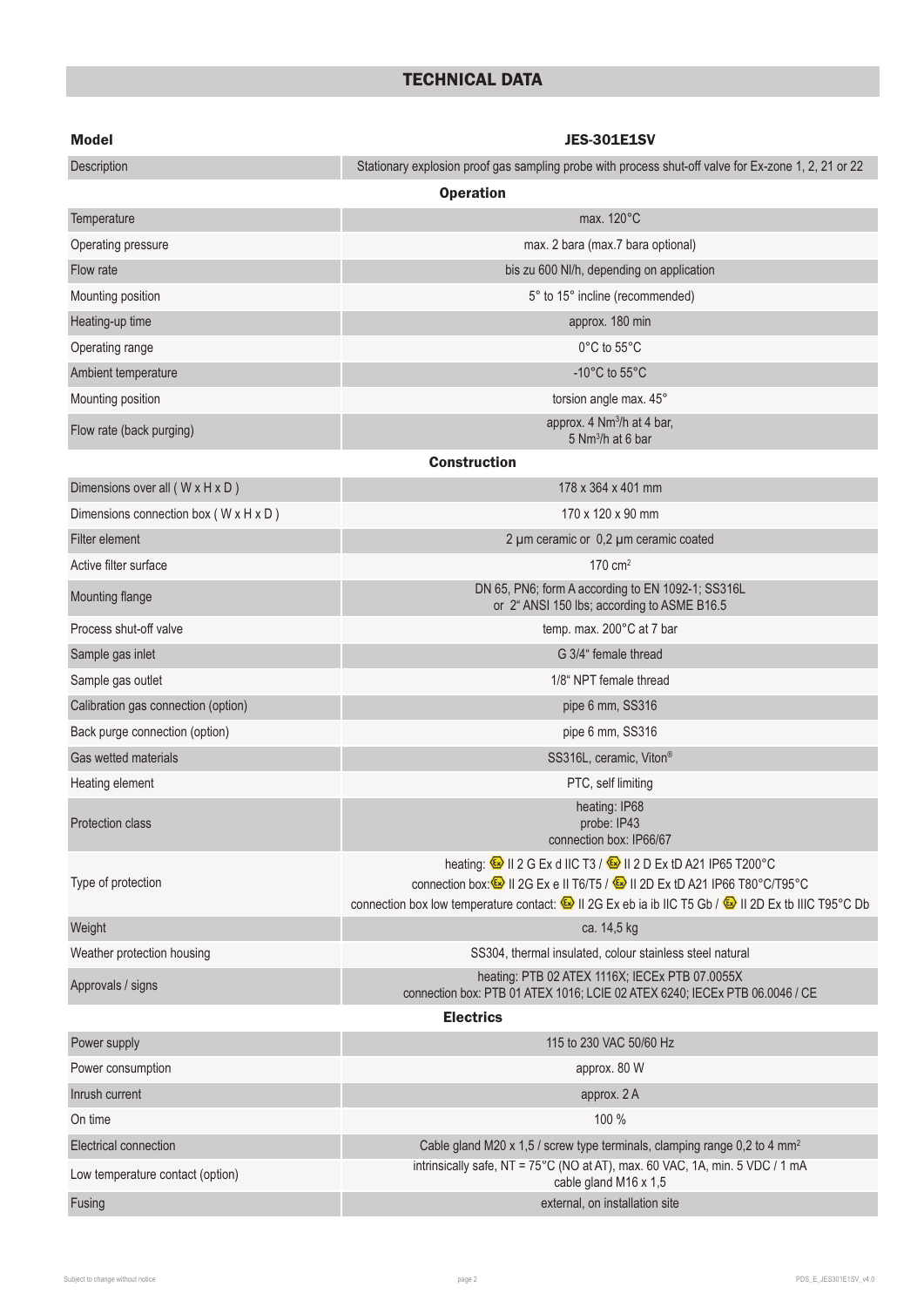Dimensions in mm

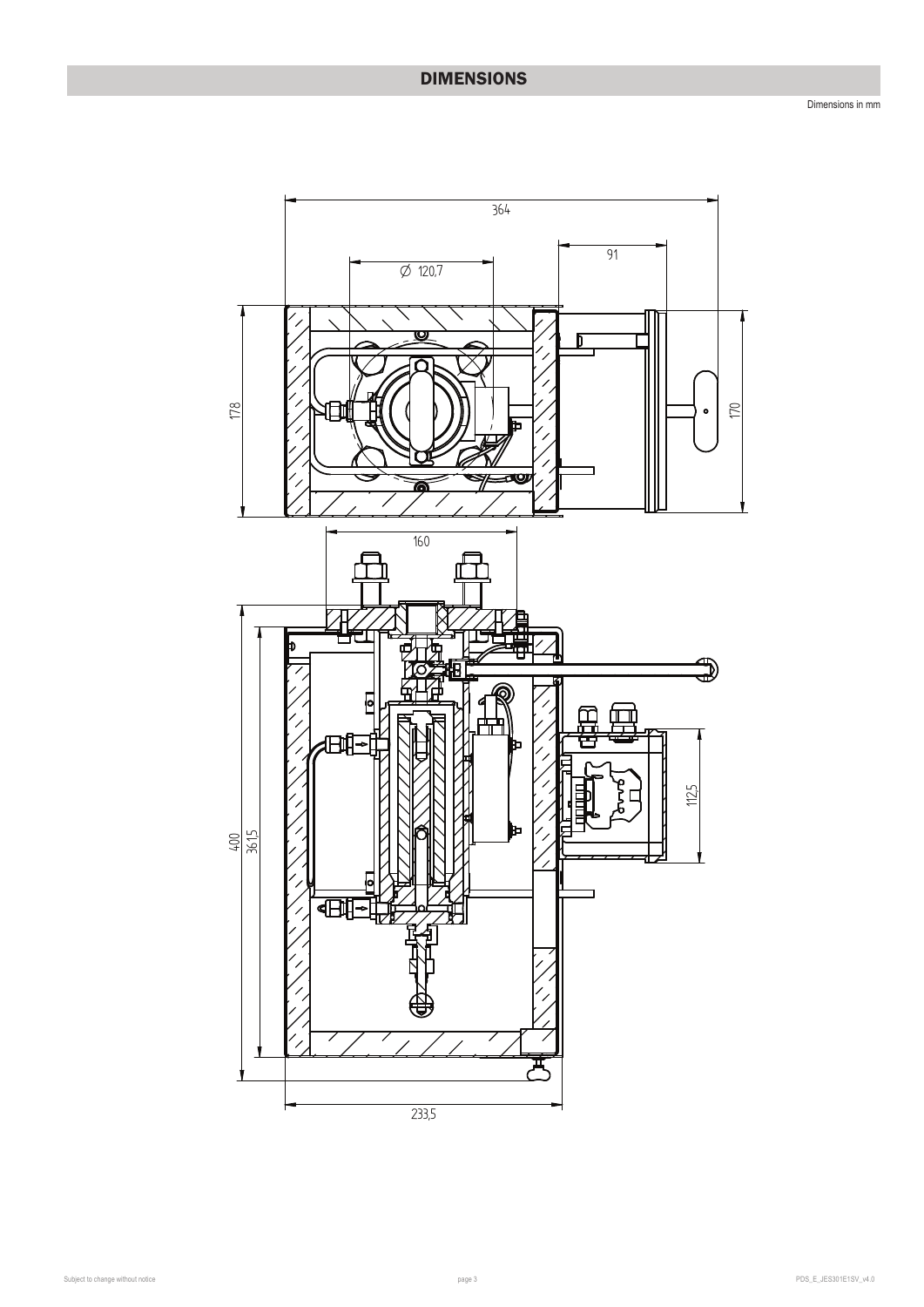### ORDER CODE

|          |                     |                 | <b>Filter</b>        |                          | <b>Options</b>        |                     |              |                            |                           |              | <b>Flange</b> | <b>Power supply</b>    | Ex-zone                |
|----------|---------------------|-----------------|----------------------|--------------------------|-----------------------|---------------------|--------------|----------------------------|---------------------------|--------------|---------------|------------------------|------------------------|
| Part No. | <b>Model</b>        | Heated to 120°C | um ceramic<br>$\sim$ | um ceramic coated<br>0,2 | port *1<br>Back purge | Calibration port *1 | self-limited | Weather protection housing | shut-off valve<br>Process | DN65/PN6     | $2"$ ANSI     | 115 to 230 VAC 50/60Hz | Ex-zone 1, 2, 21 or 22 |
| 35.00439 | <b>JES-301E1SV</b>  | X               | $\mathsf X$          |                          |                       |                     | X            | X                          | X                         | X            |               | $\mathsf X$            | $\sf X$                |
| 35.00440 | <b>JES-301E1BSV</b> | $\mathsf X$     |                      | X                        | $\chi$                |                     | $\mathsf X$  | $\mathsf X$                | $\mathsf{X}$              | $\mathsf{X}$ |               | $\mathsf X$            | $\mathsf X$            |
| 35.00441 | JES-301E1CSV        | X               | $\mathsf X$          |                          |                       | X                   | X            | X                          | X                         | X            |               | $\mathsf X$            | $\sf X$                |
| 35.00443 | JES-301E1BCSV       | $\mathsf X$     |                      | X                        | X                     | X                   | $\mathsf X$  | $\mathsf X$                | X                         | $\sf X$      |               | $\mathsf X$            | $\mathsf X$            |
| 35.00412 | JES-301E1SVZ        | X               | $\chi$               |                          |                       |                     | Χ            | Χ                          | X                         |              | X             | X                      | $\mathsf X$            |
| 35.00424 | JES-301E1BSVZ       | $\mathsf X$     |                      | $\mathsf X$              | $\sf X$               |                     | $\mathsf X$  | $\mathsf X$                | X                         |              | X             | $\mathsf X$            | $\mathsf X$            |
| 35.00444 | JES-301E1CSVZ       | X               | X                    |                          |                       | Χ                   | X            | X                          | X                         |              | X             | $\mathsf X$            | $\mathsf X$            |
| 35.00445 | JES-301E1BCSVZ      | Χ               |                      | $\mathsf X$              | $\sf X$               | Χ                   | Χ            | $\mathsf X$                | $\mathsf X$               |              | X             | $\mathsf X$            | $\mathsf X$            |

|                                            |                     |                 |               |                       |                                     |                     |              |                            |                        |                         |               |             | <b>Power</b>           |                        |
|--------------------------------------------|---------------------|-----------------|---------------|-----------------------|-------------------------------------|---------------------|--------------|----------------------------|------------------------|-------------------------|---------------|-------------|------------------------|------------------------|
| <b>Models with low temperature contact</b> |                     |                 | <b>Filter</b> |                       |                                     | <b>Options</b>      |              |                            |                        |                         | <b>Flange</b> |             | supply                 | Ex-zone                |
| Part No.                                   | <b>Model</b>        | Heated to 120°C | 2 um ceramic  | 0,2 µm ceramic coated | $\sum_{\ast}$<br>port<br>Back purge | Calibration port *1 | self-limited | Weather protection housing | Process shut-off valve | Low temperature contact | DN65/PN6      | $2"$ ANSI   | 115 to 230 VAC 50/60Hz | Ex-zone 1, 2, 21 or 22 |
| 35.00426                                   | <b>JES-301E1OSV</b> | X               | X             |                       |                                     |                     | X            | X                          | X                      | X                       | X             |             | Χ                      | $\mathsf X$            |
| 35.00434                                   | JES-301E1BOSV       | $\mathsf X$     |               | Χ                     | X                                   |                     | $\mathsf X$  | $\mathsf X$                | $\mathsf X$            | $\mathsf X$             | $\mathsf X$   |             | $\mathsf X$            | $\mathsf X$            |
|                                            | JES-301E1COSV       | X               | X             |                       |                                     | X                   | $\mathsf X$  | $\mathsf X$                | Χ                      | $\mathsf X$             | $\mathsf X$   |             | Χ                      | $\mathsf X$            |
| 35.00431                                   | JES-301E1BCOSV      | $\mathsf X$     |               | Χ                     | X                                   | $\mathsf X$         | $\mathsf X$  | $\mathsf X$                | $\mathsf X$            | $\mathsf X$             | $\mathsf X$   |             | $\mathsf X$            | $\mathsf X$            |
| 35.00436                                   | JES-301E1OSVZ       | X               | X             |                       |                                     |                     | X            | X                          | X                      | $\mathsf X$             |               | X           | X                      | $\mathsf X$            |
| 35.00437                                   | JES-301E1BOSVZ      | X               |               | $\mathsf X$           | X                                   |                     | $\times$     | $\mathsf X$                | $\mathsf X$            | $\mathsf X$             |               | $\mathsf X$ | Χ                      | $\mathsf X$            |
| 35.00438                                   | JES-301E1COSVZ      | X               | X             |                       |                                     | X                   | X            | $\mathsf X$                | Χ                      | $\mathsf X$             |               | X           | X                      | $\mathsf X$            |
| 35.00430                                   | JES-301E1BCOSVZ     | $\mathsf X$     |               | $\mathsf X$           | $\mathsf X$                         | $\mathsf X$         | $\mathsf X$  | $\mathsf X$                | $\mathsf X$            | $\mathsf X$             |               | Χ           | $\mathsf X$            | $\mathsf X$            |

Scope of delivery: sampling probe, mounting material, flange gasket, gasket for sampling pipe, operating manual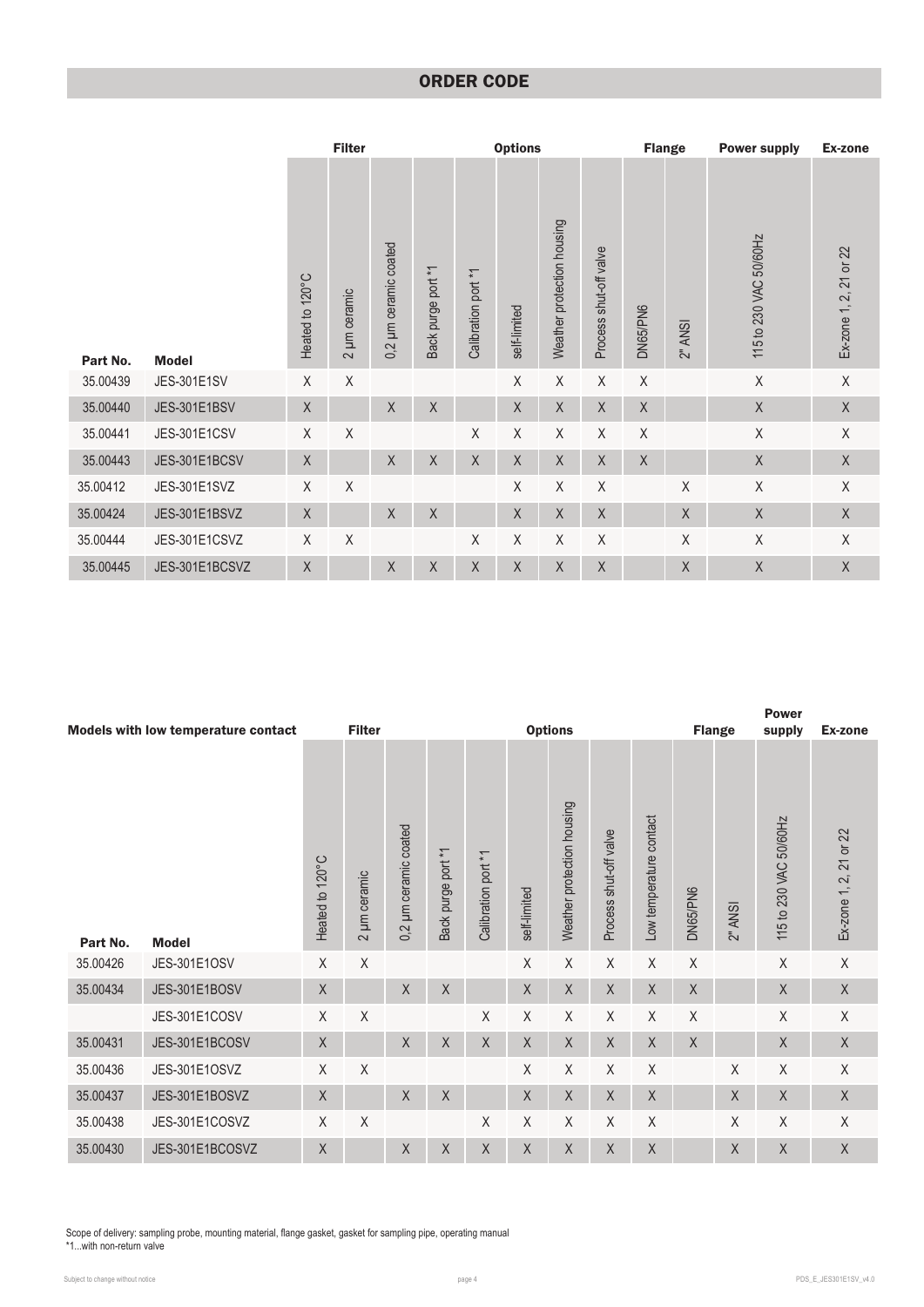

\*... not included in all models

#### PRESSURE CHARACTERISTICS

## Pressure characteristics in dependence of the gas flow (for new filter element and 20°C)